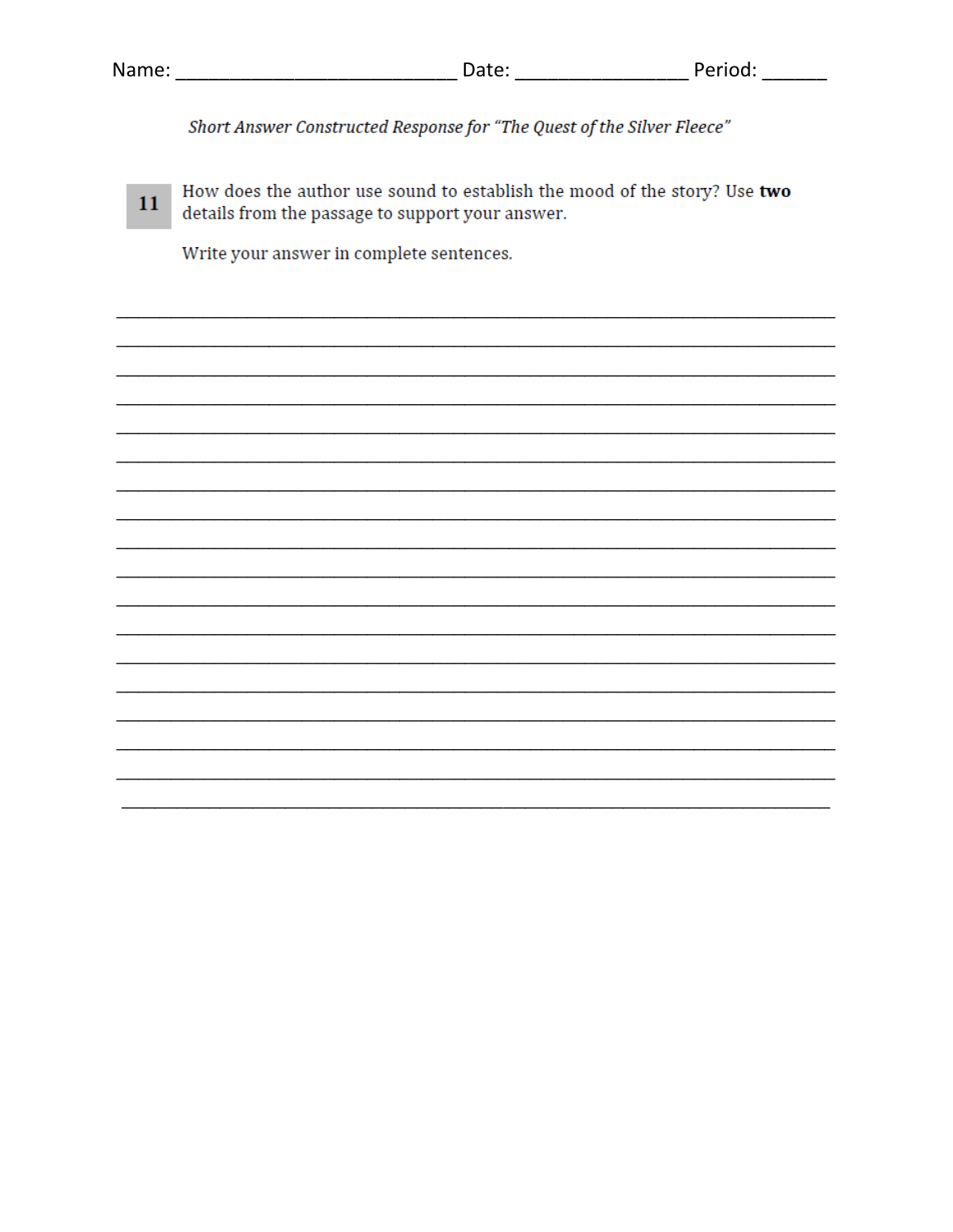| Name: | Date: | Period: |
|-------|-------|---------|
|       |       |         |

How does the music change the way the boy feels? Use two details from the  $12<sup>7</sup>$ passage to support your answer.

Write your answer in complete sentences.

 $\overline{\phantom{0}}$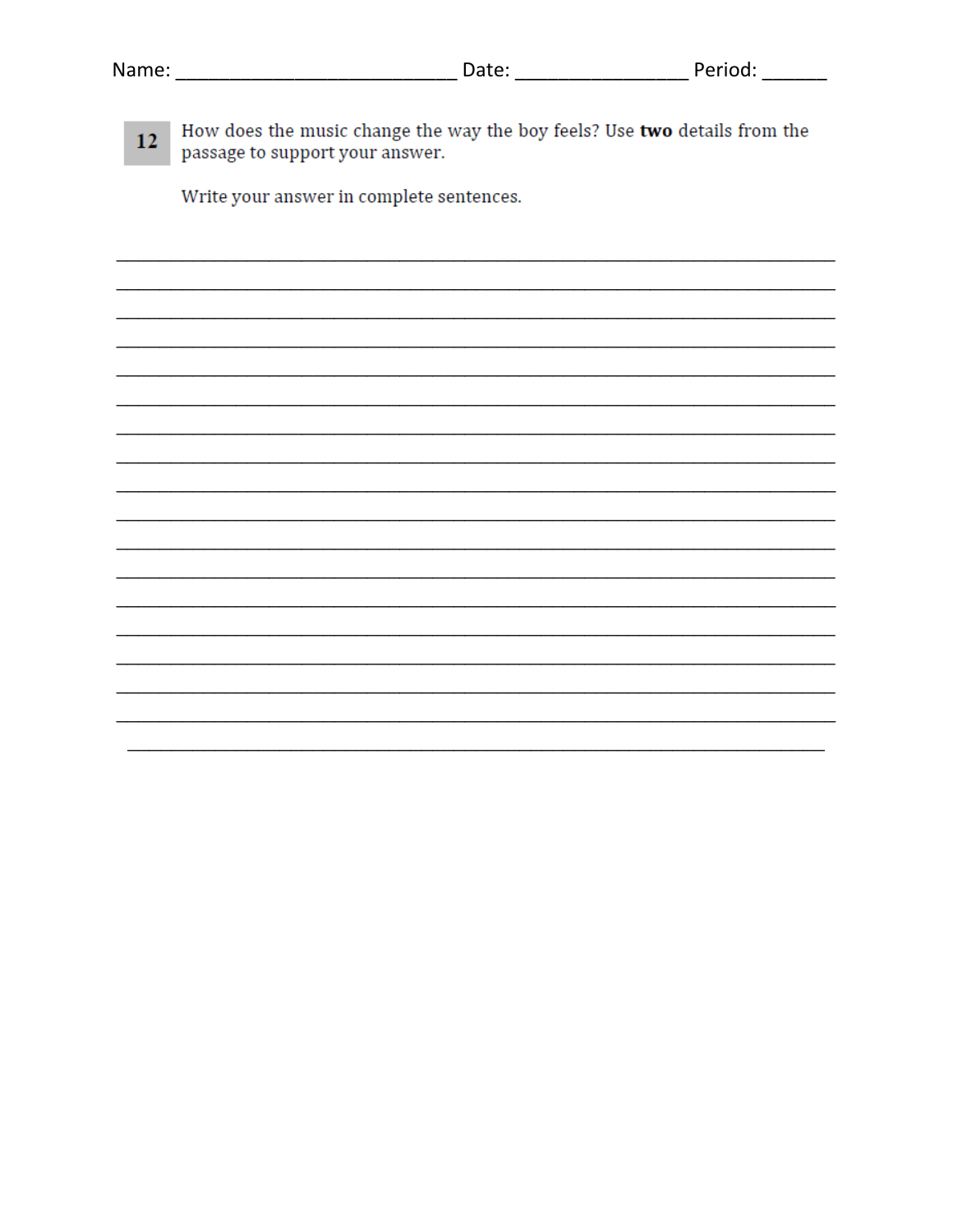## Short Answer Constructed Response for "Home"

How does the speaker's changing perception of the setting affect the way the 13 speaker feels over the course of the poem? Use two details from the poem to support your answer.

Write your answer in complete sentences.

*At the beginning of the poem, the speaker feels calm about his home. He gets scared because there is a woman sitting in his chair. This changes his perception of the setting because he went from relaxed to frantic. In the passage it states, "to the long chair and firelight and comfortable gloom" (lines 3 – 4). It also states, "I stood a moment fierce and still" (line 11). That shows that he was scared.* 

## **Extended Constructed Response Paired Passages**

Describe how the main character of "The Quest of the Silver Fleece" and the 14 speaker of "Home" feel initially and how each one's feelings change over time.

In your response, be sure to do the following:

- $\Box$  describe how the character in "The Quest of the Silver Fleece" feels at the beginning of his journey and how his feelings change
- $\Box$  describe how the speaker in "Home" feels upon returning home and how the speaker's feelings change
- $\Box$  describe similarities and/or differences in the change of feelings experienced in both passages

*\_\_\_\_\_\_\_\_\_\_\_\_\_\_\_\_\_\_\_\_\_\_\_\_\_\_\_\_\_\_\_\_\_\_\_\_\_\_\_\_\_\_\_\_\_\_\_\_\_\_\_\_\_\_\_\_\_\_\_\_\_\_\_\_\_\_ \_\_\_\_\_\_\_\_\_\_\_\_\_\_\_\_\_\_\_\_\_\_\_\_\_\_\_\_\_\_\_\_\_\_\_\_\_\_\_\_\_\_\_\_\_\_\_\_\_\_\_\_\_\_\_\_\_\_\_\_\_\_\_\_\_\_ \_\_\_\_\_\_\_\_\_\_\_\_\_\_\_\_\_\_\_\_\_\_\_\_\_\_\_\_\_\_\_\_\_\_\_\_\_\_\_\_\_\_\_\_\_\_\_\_\_\_\_\_\_\_\_\_\_\_\_\_\_\_\_\_\_\_ \_\_\_\_\_\_\_\_\_\_\_\_\_\_\_\_\_\_\_\_\_\_\_\_\_\_\_\_\_\_\_\_\_\_\_\_\_\_\_\_\_\_\_\_\_\_\_\_\_\_\_\_\_\_\_\_\_\_\_\_\_\_\_\_\_\_ \_\_\_\_\_\_\_\_\_\_\_\_\_\_\_\_\_\_\_\_\_\_\_\_\_\_\_\_\_\_\_\_\_\_\_\_\_\_\_\_\_\_\_\_\_\_\_\_\_\_\_\_\_\_\_\_\_\_\_\_\_\_\_\_\_\_ \_\_\_\_\_\_\_\_\_\_\_\_\_\_\_\_\_\_\_\_\_\_\_\_\_\_\_\_\_\_\_\_\_\_\_\_\_\_\_\_\_\_\_\_\_\_\_\_\_\_\_\_\_\_\_\_\_\_\_\_\_\_\_\_\_\_ \_\_\_\_\_\_\_\_\_\_\_\_\_\_\_\_\_\_\_\_\_\_\_\_\_\_\_\_\_\_\_\_\_\_\_\_\_\_\_\_\_\_\_\_\_\_\_\_\_\_\_\_\_\_\_\_\_\_\_\_\_\_\_\_\_\_ \_\_\_\_\_\_\_\_\_\_\_\_\_\_\_\_\_\_\_\_\_\_\_\_\_\_\_\_\_\_\_\_\_\_\_\_\_\_\_\_\_\_\_\_\_\_\_\_\_\_\_\_\_\_\_\_\_\_\_\_\_\_\_\_\_\_ \_\_\_\_\_\_\_\_\_\_\_\_\_\_\_\_\_\_\_\_\_\_\_\_\_\_\_\_\_\_\_\_\_\_\_\_\_\_\_\_\_\_\_\_\_\_\_\_\_\_\_\_\_\_\_\_\_\_\_\_\_\_\_\_\_\_*

 $\Box$  use details from both passages in your response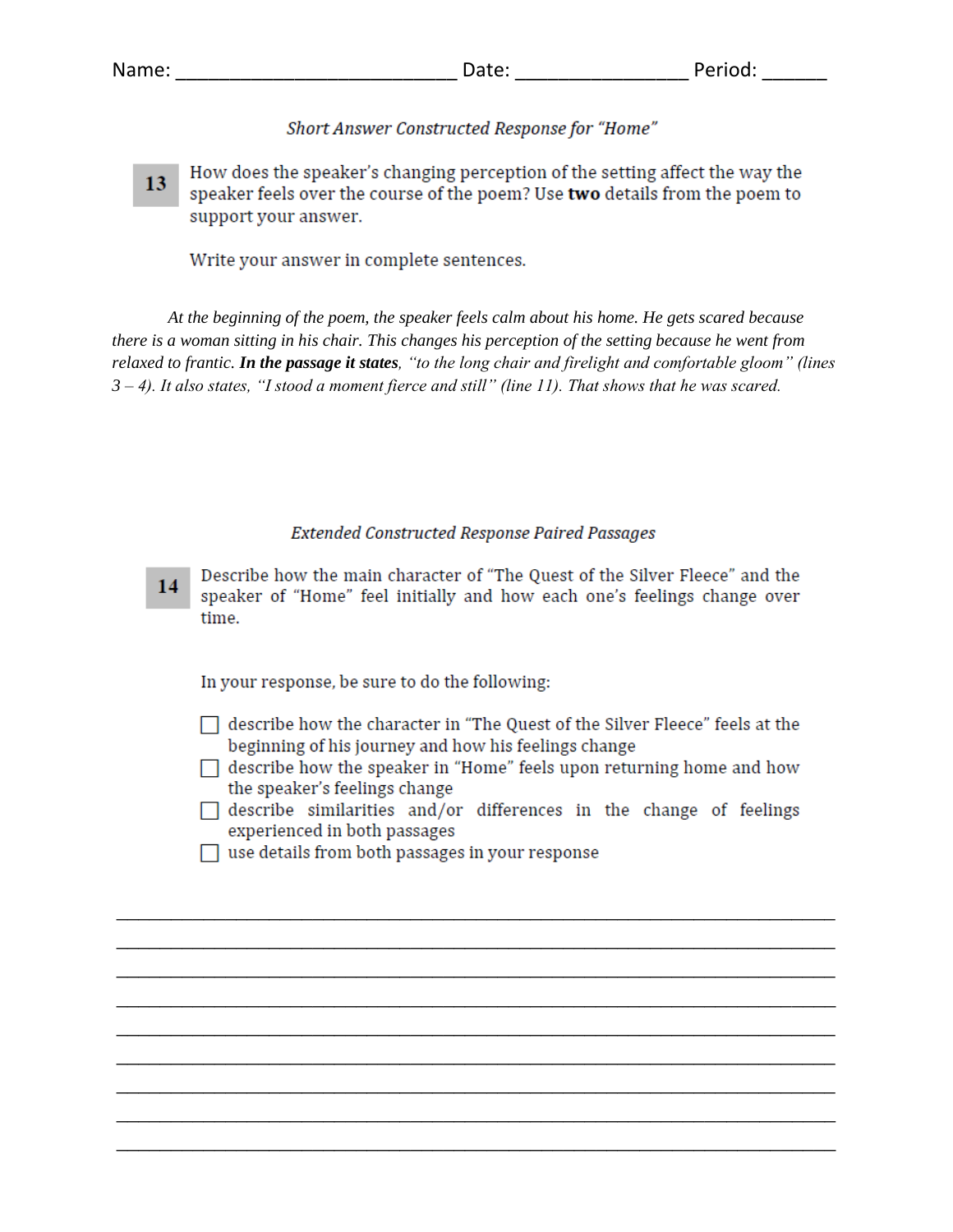|  | -                        |
|--|--------------------------|
|  | -                        |
|  | <u>.</u>                 |
|  | $\overline{\phantom{0}}$ |
|  |                          |
|  |                          |
|  |                          |
|  |                          |
|  |                          |
|  |                          |
|  |                          |